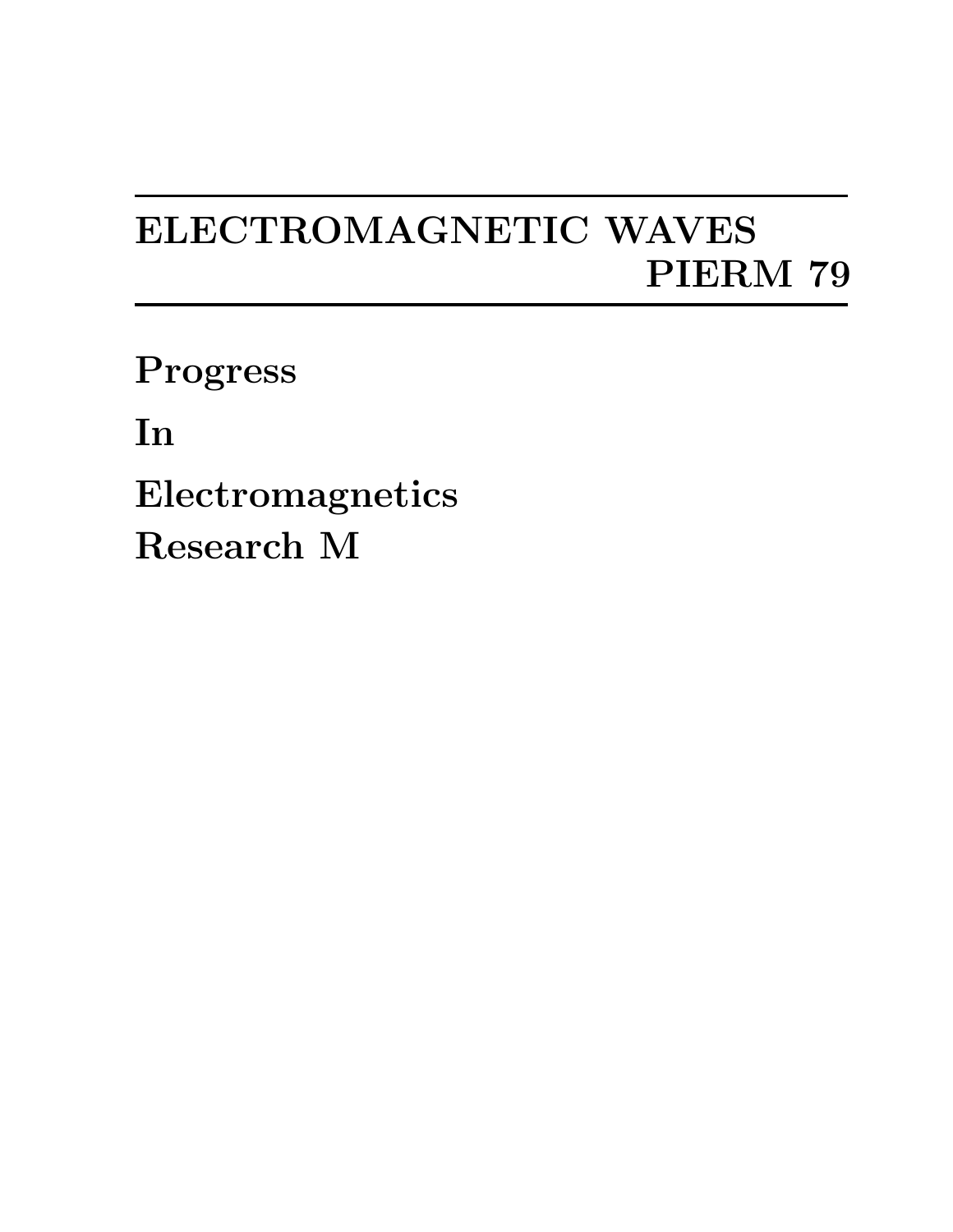°c 2019 EMW Publishing. All rights reserved.

No part of this publication may be reproduced. Request for permission should be addressed to the Publisher.

All inquiries regarding copyrighted material from this publication, manuscript submission instructions, and subscription orders and price information should be directed to: EMW Publishing, P. O. Box 425517, Kendall Square, Cambridge, Massachusetts 02142, USA.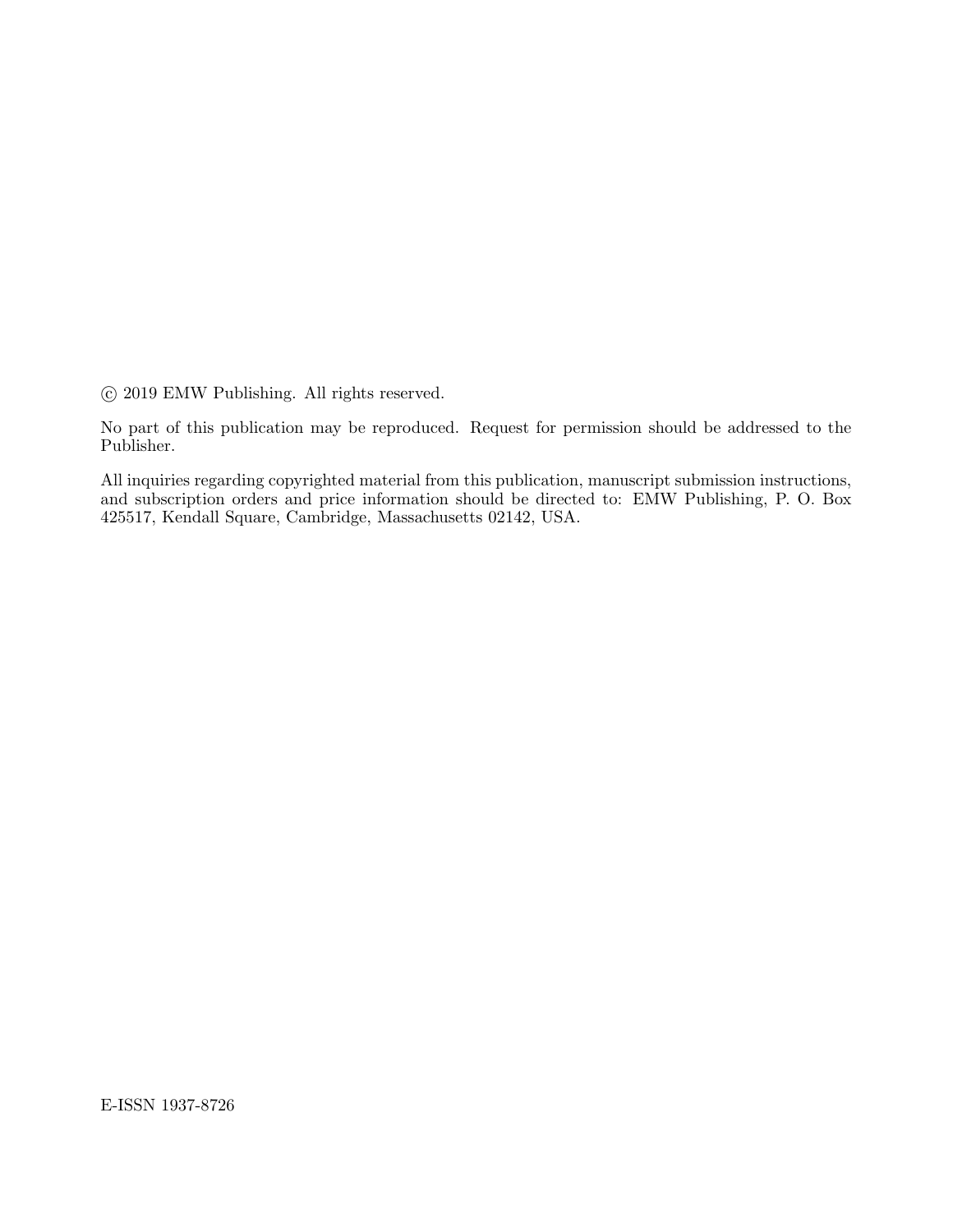## ELECTROMAGNETIC WAVES PIERM 79

Progress In Electromagnetics Research M

Chief Editors: Weng Cho Chew and Sailing He

EMW Publishing Cambridge, Massachusetts, USA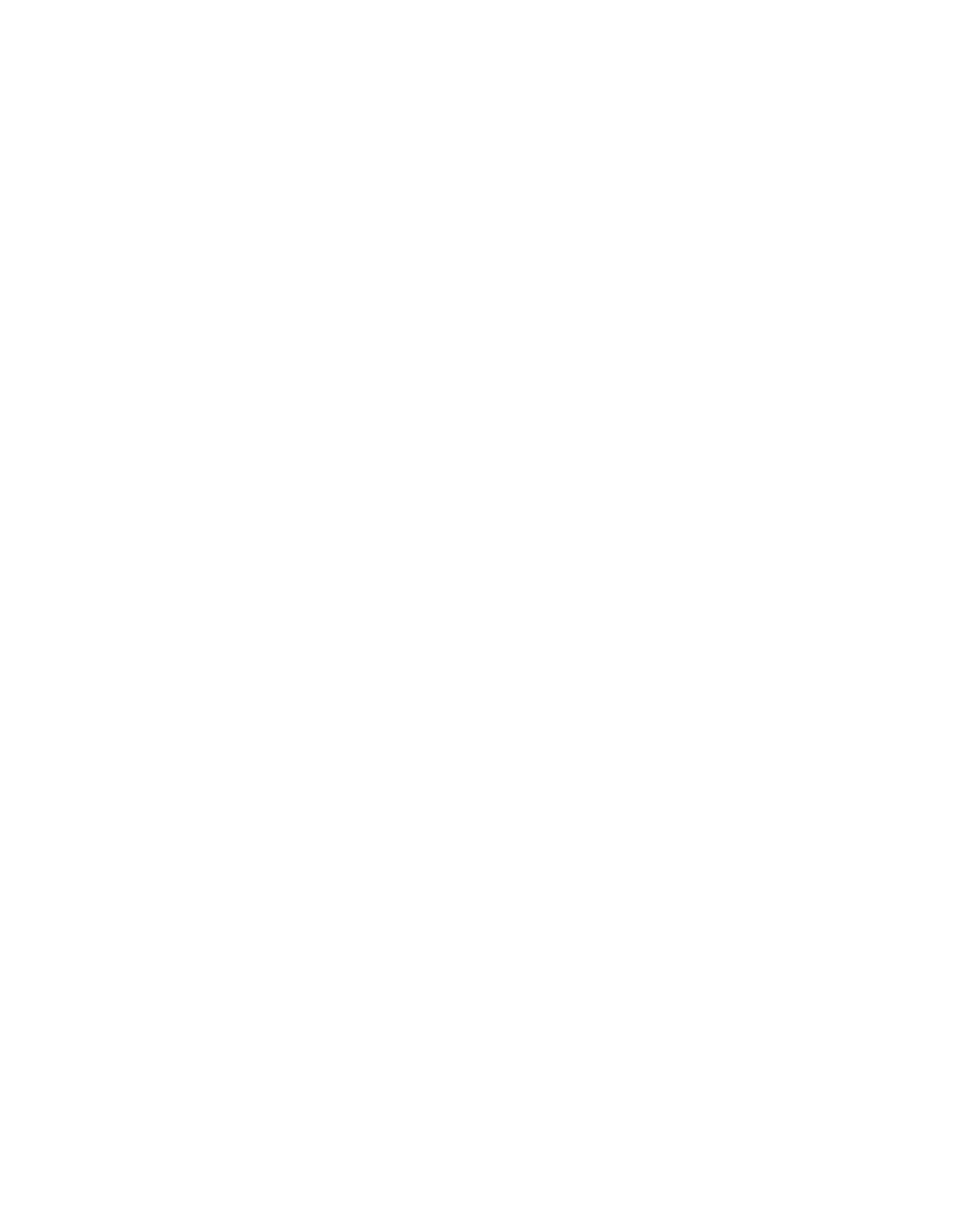## **CONTENTS**